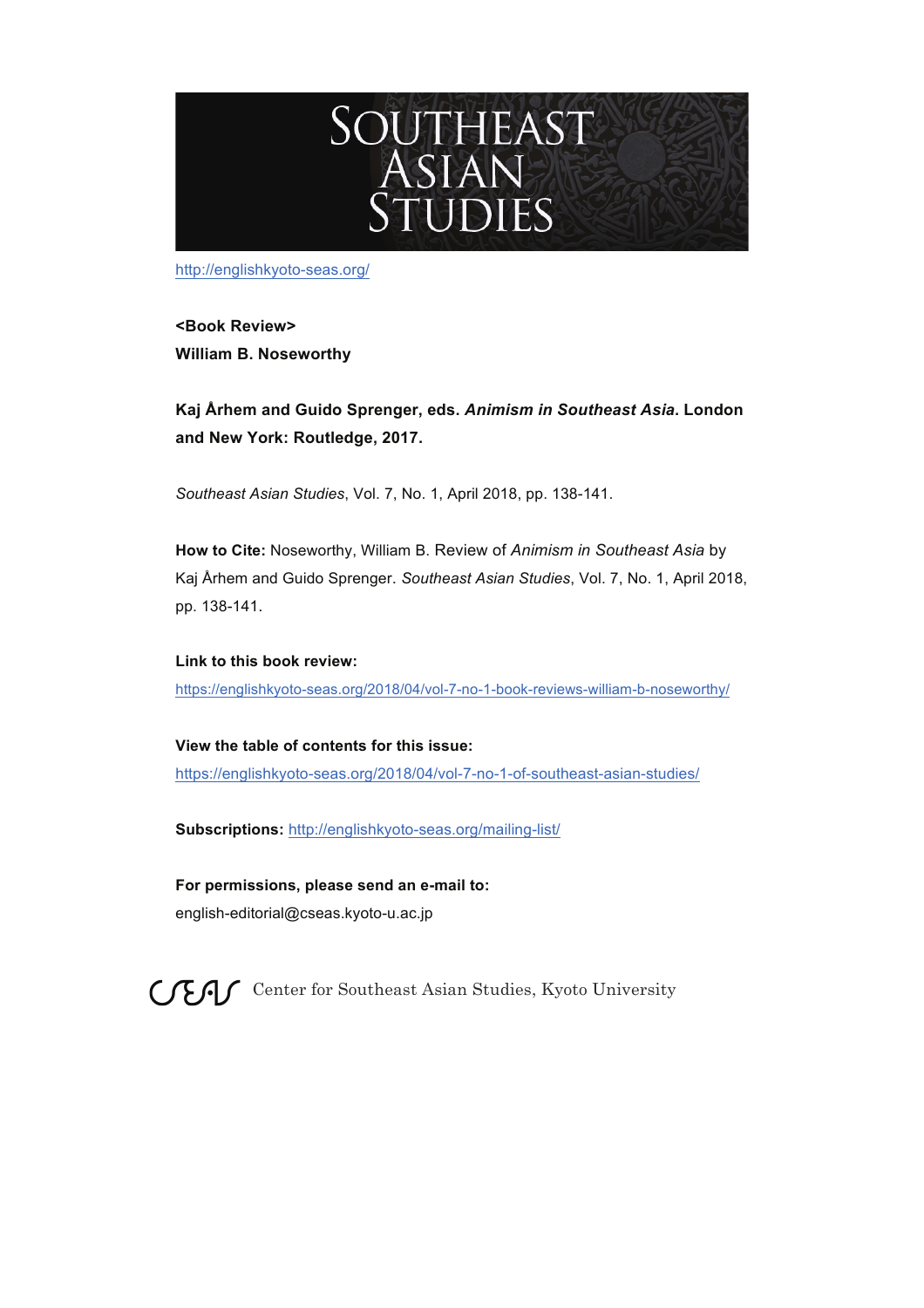differences and geographical challenges." Readers of *The Divine Eye* will also appreciate the documentary on Caodaism produced by Janet and Susan Hoskins in 2008 as a companion to the book. While Janet Hoskins has conducted interviews with Caodaists in Canada, France, and Australia, little of these non-US materials are presented in the book. Moreover, since she focuses predominantly on Caodai leaders, the voices of ordinary Caodaists are not heard. *The Divine Eye* portrays Caodaism as a rather elitist project formulated by colonial French-educated intellectuals who aspired for a particular form of Asian modernity. What were—and are—the motivations for ordinary practitioners of Caodaism to participate in the religion? If they were to aspire for a form of modernity, would their understanding of modernity be similar to that of the anticolonial intellectual elites? And how would the "conversion" process to Caodaism by ordinary Caodaists differ from that of intellectual Caodaists, and more interestingly, how would it differ from that of Christian conversion in both colonial and contemporary Vietnam? Despite these shortcomings, *The Divine Eye* is a remarkable contribution to a rather thin scholarship on Vietnamese religious and diasporic studies.

> Dat Manh Nguyen *Department of Anthropology, Boston University*

## **References**

Chen, Kuan-Hsing. 2010. *Asia as Method: Toward De-imperialization*. Durham: Duke University Press. Fitzgerald, Frances. 1972. *Fire in the Lake: The Vietnamese and the Americans in Vietnam*. Boston: Little, Brown and Company.

- Goossaert, Vincent; and Palmer, David. 2011. *The Religious Question in Modern China*. Chicago: University of Chicago Press.
- Hoskins, Janet; and Hoskins, Susan. 2008. *The Left Eye of God: Caodaism Travels from Vietnam to California*. 54 minutes. DVD Documentary. Documentary Educational Resources.

## *Animism in Southeast Asia*

KAJ ÅRHEM and GUIDO SPRENGER, eds. London and New York: Routledge, 2017.

*Animism in Southeast Asia* is a rich study that reaches well beyond the bounds of regional and disciplinary expertise. Surely, anthropologists of religion in Southeast Asia will have some commentary on the work, but so should scholars who work in the fields of global history, anthropology, sociology, religious studies, politics and society, and any number of subdisciplines. The rich comparative approach between Amerindian—in particular, Amazonian along with Ojibwe—animism and Southeast Asian animism broadens the possibilities of analysis for experts who work in East,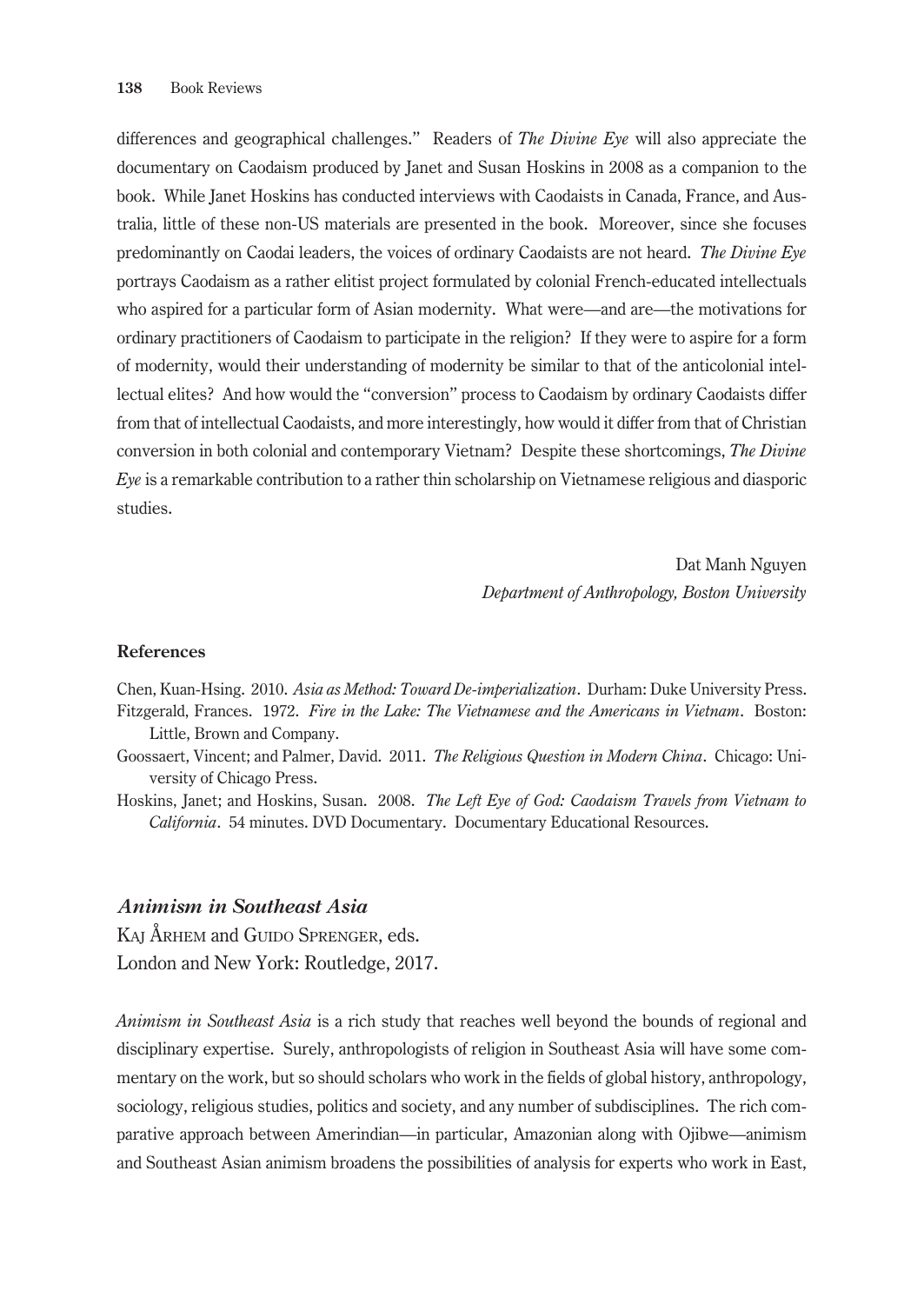South, and Central Asia, and the Middle East as well as African contexts. It would be useful for courses such as "Introduction to World Religions" and "Asian Religions in a Global Perspective," and a necessity for courses on the study of Southeast Asian religions. While most individuals understand animism to be the worship of animal spirits, and many would still posit there are particular pejorative connotations to the usage of the term, even when the term is used without such intent, *Animism in Southeast Asia* completely reforms the foundations of the study of animism through a collection of detail-driven case studies and theoretical revelations.

*Animism in Southeast Asia* is conveniently organized for ease of use. With theoretical discussions by Tim Ingold, Kaj Århem, and Guido Sprenger bookending the work, it is divided into two simple parts by nature of the location of the case studies. In the first part, readers will find case studies from mainland Southeast Asia and the Philippines, while in the second part they will find case studies from insular Southeast Asia. There are absences in the work, as with any single volume attempting to cover the vast diversity of Southeast Asia, a region that boasts a significant variety of large, well-known religious communities (Hindus, Buddhists, Christians, Muslims, and so on) and where the most popular traditions have hundreds of millions of adherents. Furthermore, it is a well-known fact that the politics of Southeast Asian governments often put bounds upon the limits of scholarly inquiry. Cases from the study of animism in Burma and Thailand are conspicuously absent from the current collection. That said, this is a strong collection of essays that provide valuable studies of many understudied communities in Southeast Asia. For example, Signe Howell's study on the Chewong upland minority of Peninsular Malaysia provides rich stories associated with the solidification and explanation of animistic practices, as well as an innovative rethinking of animistic ontology based upon the Chewong conception of the *ruwai*, which Howell takes to be "analogous to 'the Fruit'" from Karl Marx's discourse on *The Holy Family* (p. 69). The *ruwai* in this sense is a critical otherworldly substance that can present itself in various "thisworldly" forms, as it were, ranging from an elephant, to a leaf monkey, or a rambutan fruit.

After Howell's study of the Chewong, *Animism in Southeast Asia* moves toward an explanation of personhood, particularly among the Rmeet community in upland Laos, in which Sprenger expertly highlights how interethnic relations are transformed and transposed upon interspecies relationships in animist conceptions of the cosmological order in Rmeet religious understanding. This, in turn, is followed by two studies among the Katu of Vietnam and the Central Annamite Cordillera, by Kaj Århem and Nikolas Århem respectively. The particularly innovative theoretical work of Kaj Århem, in this case, draws upon the Katu practices of animism to propose a distinction between symmetric (restricted) exchange and asymmetric (unrestricted) exchange, as they are practiced in animist worlds, and what the implications of this difference might be. As Århem posits:

Symmetric and asymmetric worlds are curved cosmologies, to borrow a natural science metaphor. Elementary social facts such as exchange, reciprocity, and notions of intersubjectivity take fundamentally different shapes in the two worlds. So also, the idea of predation and its human form,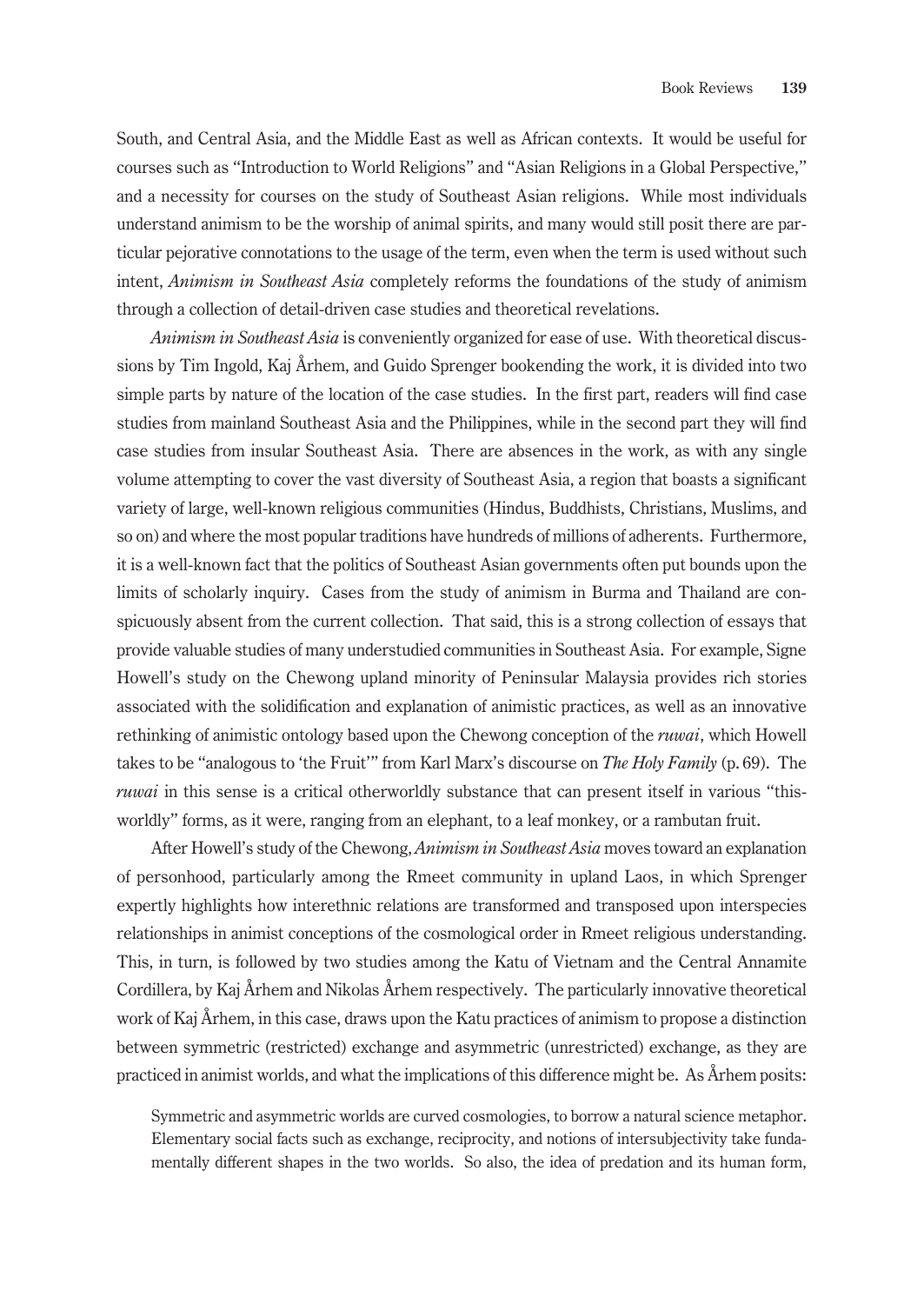hunting—with great implications for notions of existential security, illness and curing, and humananimal relations: in a symmetric world, hunting and the consumption of game food carry the threat of counter-predation, a possibility which is ruled out—perhaps inconceivable—in an asymmetric world. However, in both worlds, the conceptualization of the human-animal relationship is diagnostic of their particular forms of animism. (p. 111)

In a volume of detailed theoretical explorations, Århem's suggestions about the problem of the hunter in an animist community, calls readers to entirely rethink what they thought they knew about animism. Drawing upon the example of hunting practices, the distinction between the symmetric and asymmetric types of animism becomes clear. It is also through substantial comparative work in the Amazon that Århem is able to take the position that there are different forms of shamanism in Southeast Asia and Latin America, a position that he clarifies later in the volume.

The issue of the problems created by the relationship between animistic spirits and humans is taken up in Jon Henrik Ziegler Remme's study of Ifugao communities in the Philippines. In the end, Remme posits that there are two ontological life forms of animistic spirits or essences: one that humans *can* perceive, and one that humans *cannot* (p. 151). Although the book then moves on to studies in insular Southeast Asia other than the Philippines, after Remme's contribution with a notable study of Bentian Dayak communities put forward by Kenneth Sillander—the question of human-spirit relations remains as a theme moving forward. However, Sillander shifts the focus of the conversation by emphasizing the sets of taboos and "precepts of *adat*"—often described by scholars as "customary law"—that further shape the contours of these relationships. Monica Janowski then shifts the location and emphasis of the conversation again, by focusing on beliefs about spirits among the Kelabit and Penan of the upper Baram River in Sarawak state, Malaysia, on the island of Borneo. Janowski provides a useful thematic categorization or, rather, typology of the spirits of Sarawak, examining spirits of humans, animals, trees, places, and hard objects to build substantial evidence leading to at least two major theoretical suggestions. The first suggestion highlights the position of grain crops in establishing the relative "separateness" of human society from the natural world, in a sense, while the second questions the long-standing categories of "physical" and "interior"—positing instead a relational understanding of the animist features of Penan and Kelabit cosmology (p. 199).

The final four case studies in *Animism in Southeast Asia* dance across the island world, although they remain mostly in the eastern archipelago. Matthew H. Amster's research on animism and anxiety focuses on the Kelabit of Sarawak. Timo Kaartinen's study of the boundaries of humanity is also concentrated in the eastern archipelago, although it focuses on the animism of the Kei Islands in Eastern Indonesia. Sven Cederroth's study then island-hops to provide a rich, thick description of the cosmological order of the gods and spirits of Wetu Telu communities in the Lombok region of Nusa Tenggara Barat Province, Indonesia. This study is particularly innovative as Cederroth has taken care to record and translate prayers, providing beautifully fluid English